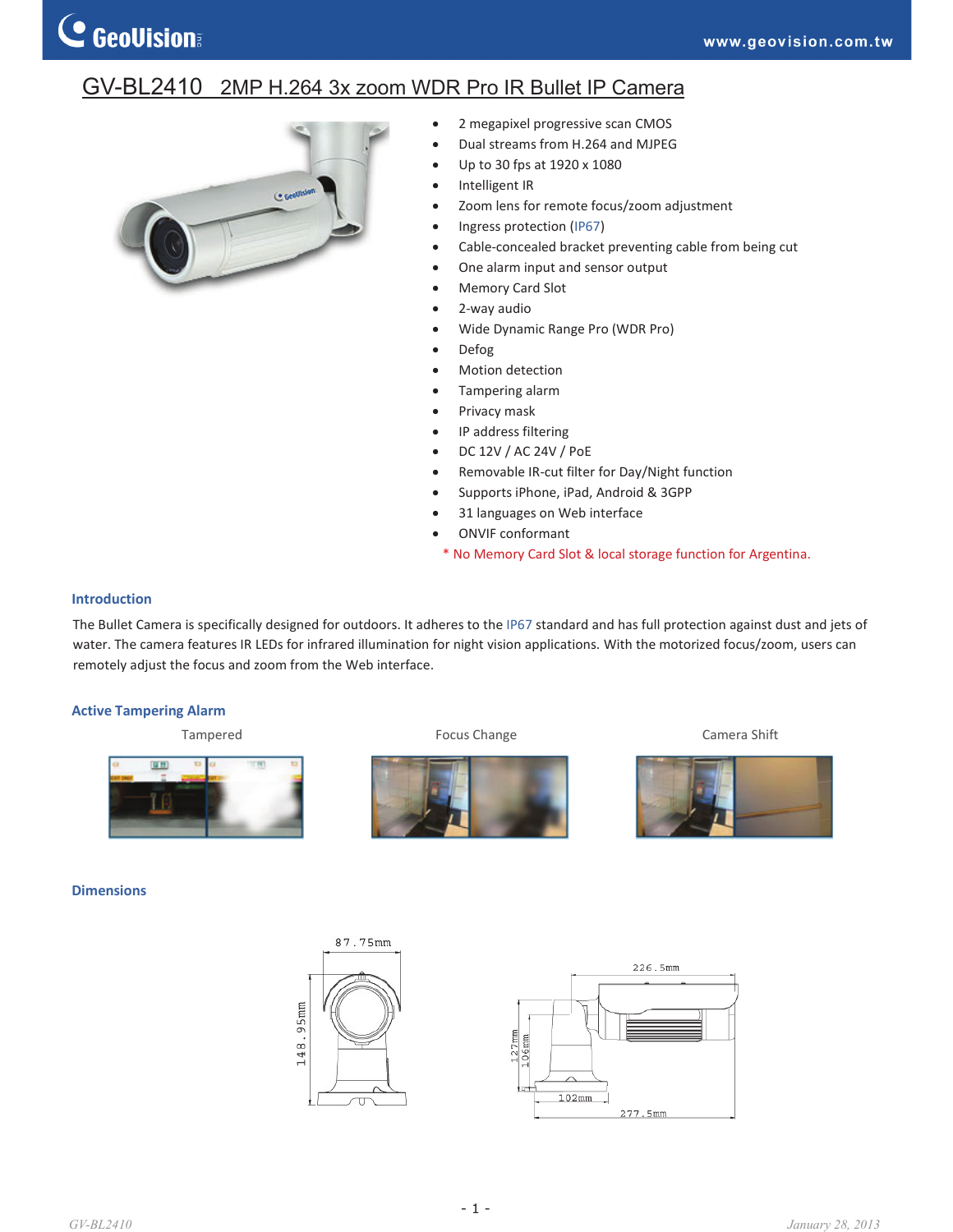# C GeoVision

# **Specifications**

| Camera                           |              |                                                                                                                                                                                               |
|----------------------------------|--------------|-----------------------------------------------------------------------------------------------------------------------------------------------------------------------------------------------|
| Image Sensor                     |              | 1/3.2" progressive scan CMOS"                                                                                                                                                                 |
| <b>Picture Elements</b>          |              | 1920 (H) x 1080 (V)                                                                                                                                                                           |
|                                  | Color        | $0.08$ Lux at $F/1.2$                                                                                                                                                                         |
| Minimum Illumination             | B/W          | 0 Lux at $F/1.2$                                                                                                                                                                              |
|                                  | <b>IR ON</b> |                                                                                                                                                                                               |
| <b>Shutter Speed</b>             |              | Automatic, Manual ( $1/5 \approx 1/8000$ sec)                                                                                                                                                 |
| White Balance                    |              | Automatic, Manual (2800K ~ 8500K)                                                                                                                                                             |
| Gain Control                     |              | Automatic                                                                                                                                                                                     |
| S/N Ratio                        |              | 47 dB                                                                                                                                                                                         |
| <b>BLC</b>                       |              | Yes                                                                                                                                                                                           |
| <b>WDR</b>                       |              | <b>WDR Pro</b>                                                                                                                                                                                |
| Lens                             |              |                                                                                                                                                                                               |
| Megapixel                        |              | Yes                                                                                                                                                                                           |
| Focal Length                     |              | $3^{\sim}9$ mm                                                                                                                                                                                |
| Day/Night                        |              | Yes (with removable IR-cut filter)                                                                                                                                                            |
|                                  |              | Zoom lens                                                                                                                                                                                     |
| Lens Type                        |              |                                                                                                                                                                                               |
| <b>Maximum Aperture</b><br>Mount |              | F/1.2                                                                                                                                                                                         |
|                                  |              | $\emptyset$ 14 mm<br>1/2.7''                                                                                                                                                                  |
| Image Format                     |              |                                                                                                                                                                                               |
| Operation                        | Focus        | <b>Auto Focus</b>                                                                                                                                                                             |
|                                  | Zoom         | 3X Optical Zoom                                                                                                                                                                               |
|                                  | Iris         | DC Drive                                                                                                                                                                                      |
| Max. Torque (Focus/ Zoom Screws) |              | $0.049$ N.m                                                                                                                                                                                   |
| IR LED Quantity                  |              | 16 IR LEDS                                                                                                                                                                                    |
| IR Distance                      |              | 15 m / 50 ft (Max.)                                                                                                                                                                           |
| Operation                        |              |                                                                                                                                                                                               |
| Video Compression                |              | H.264, MJPEG                                                                                                                                                                                  |
| Video Stream                     |              | Dual streams from H.264 or MJPEG                                                                                                                                                              |
| <b>Frame Rate</b>                |              | 30 fps at 1920 x 1080<br>*The frame rate and the performance may vary depending on the number of connections and data                                                                         |
|                                  |              | bitrates (different scenes).                                                                                                                                                                  |
| <b>Image Setting</b>             |              | Brightness, Contrast, Saturation, Sharpness, Gamma, White Balance, Flicker-less, Image Orientation,<br>Shutter Speed, D/N Sensitivity, Backlight Compensation, WDR, Defog, Zoom, Focus Change |
| <b>Audio Compression</b>         |              | G.711, AAC (24 kHz / 16 bit) *AAC (24 kHz / 16 bit) is only supported by GV-System V8.5.6 or later                                                                                            |
| Two-way Audio                    |              | Yes                                                                                                                                                                                           |
| Sensor Input                     |              | 1 Input (Dry Contact)                                                                                                                                                                         |
| Alarm Output                     |              | 1 Digital Output (200mA 5V DC)                                                                                                                                                                |
| Video Resolution                 |              |                                                                                                                                                                                               |
|                                  | 4:3          | 1600 x 1200, 1280 x 960, 640 x 480, 320 x 240                                                                                                                                                 |
| Main Stream                      | 16:9         | 1920 x 1080, 1280 x 720, 640 x 360, 448 x 252                                                                                                                                                 |
|                                  | 5:4          | 1280 x 1024, 640 x 512, 320 x 256                                                                                                                                                             |
|                                  | 4:3          | 640 x 480, 320 x 240                                                                                                                                                                          |
| Sub Stream                       | 16:9         | 640 x 360, 448 x 252                                                                                                                                                                          |
|                                  | 5:4          | 1600 x 1200, 1280 x 960, 640 x 480, 320 x 240                                                                                                                                                 |
| <b>Network</b>                   |              |                                                                                                                                                                                               |
| Interface                        |              | 10/100 Ethernet                                                                                                                                                                               |
| Protocol                         |              | HTTP, HTTPS, TCP, UDP, SMTP, FTP, DHCP, NTP, UPnP, DynDNS, 3GPP/ISMA, RTSP, PSIA, SNMP, QoS<br>(DSCP), ONVIF                                                                                  |
| <b>Mechanical</b>                |              |                                                                                                                                                                                               |
| <b>Temperature Detector</b>      |              | Yes                                                                                                                                                                                           |
| Camera Angle                     | Pan          | $0^\circ$ ~ 360 $^\circ$                                                                                                                                                                      |
| Adjustment                       | Tilt         | $90^\circ$ ~ $180^\circ$                                                                                                                                                                      |
|                                  | Rotate       | $0^\circ$ ~ 360 $^\circ$                                                                                                                                                                      |
| Connectors                       | Power        | 2-pin terminal block, PoE                                                                                                                                                                     |
|                                  | Ethernet     | Ethernet (10/100 Base-T), RJ-45 Cable                                                                                                                                                         |
|                                  | Audio        | 1 In (RCA female for microphone)<br>1 Out (RCA female for speaker)                                                                                                                            |
|                                  | Auto Iris    | DC Drive                                                                                                                                                                                      |
|                                  | Digital I/O  | I/O Wires                                                                                                                                                                                     |